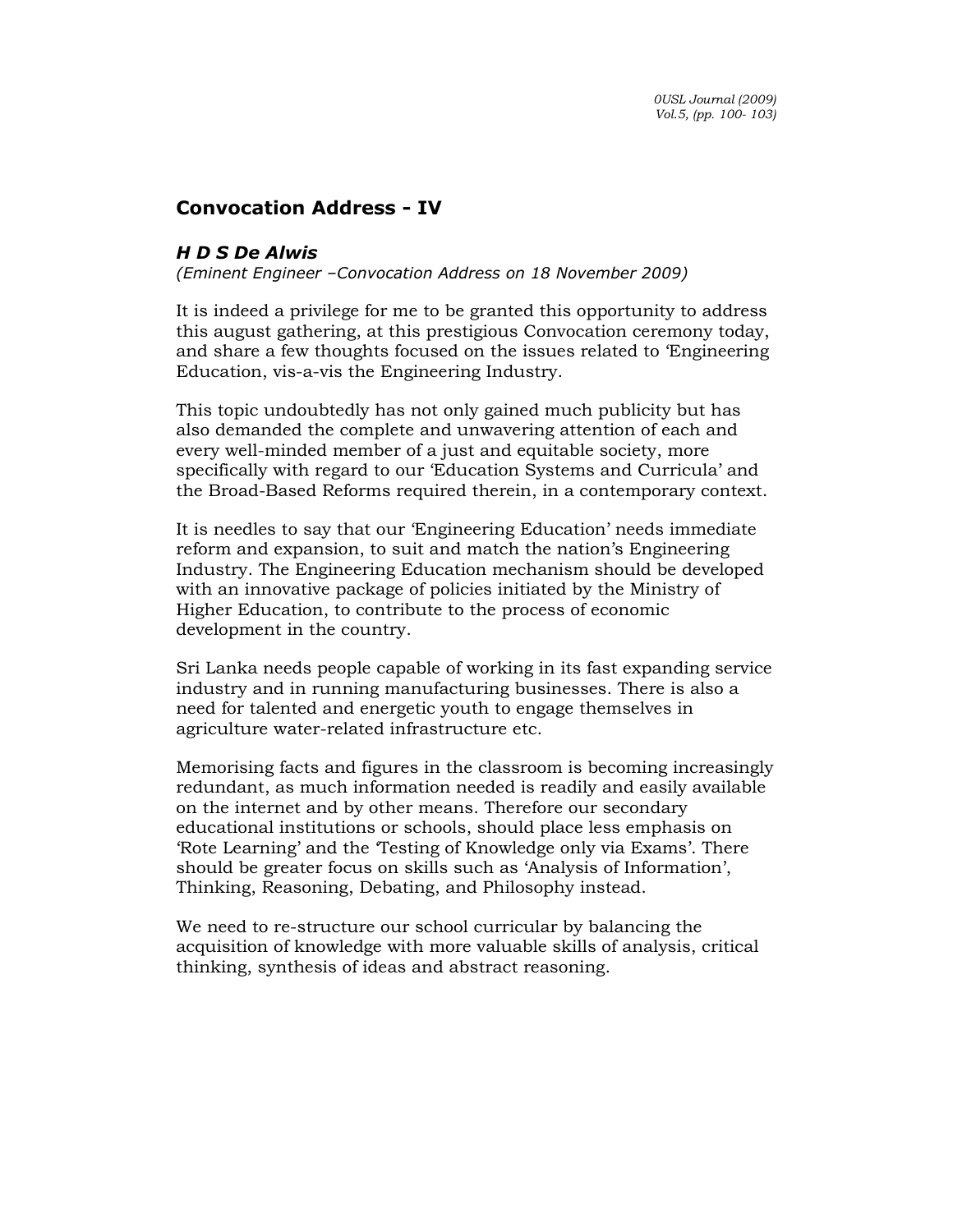The G.C.E. (Advanced Level) mechanism needs considerable attention of the policy makers and the so-called intellectual Gurus. At present it lacks both a Practical Test and a 'Viva-Voce' which were once the hallmarks for selection in to the universities, in the by-gone era. The four subjects which one had to sit for, to qualify for the universities then, had been pruned down to three. These aspects too should be open for debate and amended accordingly, for the better.

Sri Lanka is one such country in this part of the world, which has a comparatively stable and developed human resource base which came into existence on the basis of the social demand module of education. It is this model which guaranteed equality of opportunity in education, and education was freely available from kindergarten to the university.

Under this mechanism, educational opportunities were expanded and a network of secondary schools operated to produce thousands of qualified men and women requiring tertiary educational institutions or the universities.

Albeit the universities expanded in numbers, in response to the impact of the social demand model of education, they failed to provide all the aspirants this facility. Annually, universities could only provide to around 21,000 students from a comparatively larger number of around 100,000 qualified for the same. This per se, is a challenge and causes a major imbalance in the whole system of higher education.

Furthermore, the quality of undergraduate education had deteriorated within the last several decades, purely due to the absence of a learning culture in the universities, where the intellectual competencies have been stifled by groups of agitation-oriented and politically motivated students linked to political parties.

In a bid to enhance the quality of the engineering profession, the reestablishment of a period of a period 'Internship' for Engineering Graduates, is highly recommended, as in some of the other professions such as Medicine, Law and Accountancy.

Furthermore, a period more than four years of practical experience after graduation, is also recommended in view of Continous Professional Development (CPD) in view of the Professional Development (PR) examination or Charter.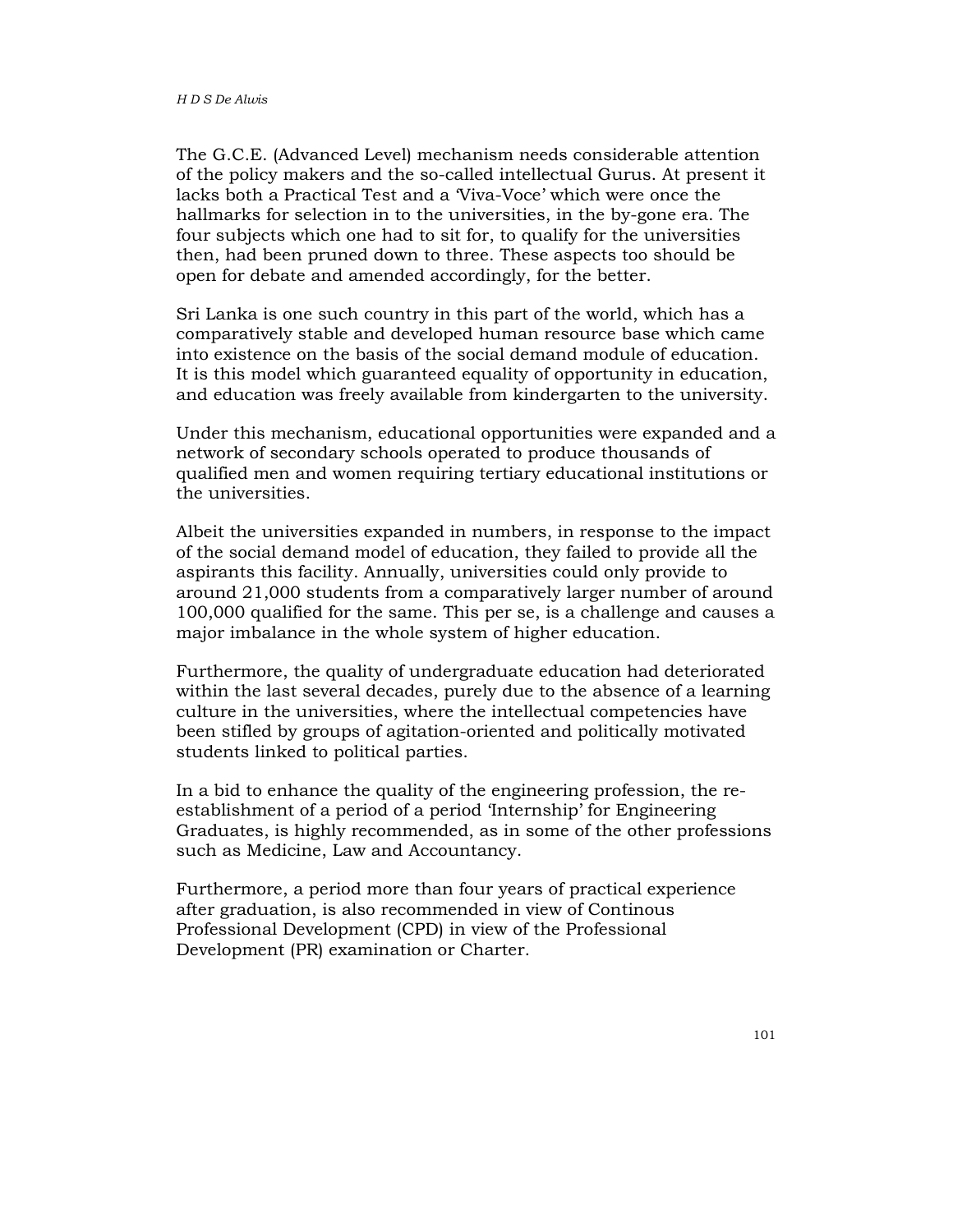Despite a Technical College coming into existence in 1890, very little effort has been made to broad-base and diversify the system of tertiary education, with a view to expand access, resulting in the creation of unemployable graduates, a major burden on the state. Our intellectual community and the policy makers, including the public bureaucracy have miserably failed to diversify the system, with more emphasis on technical and engineering education. We lacked qualified middle-level technical personnel, at a time the industry required them most.

The products of the engineering universities should be capable of confronting the daunting challenges in the relevant industries and solve them. They should be competent enough to venture into new research and development projects and develop new products, technologies and services.

In the immediate and short-term, they should gather the know-how and the ability to adopt technology to the appropriate local conditions and practices.

In the long-term, should establish their own indigenous Science and Technology capabilities to be internationally competitive.

Nevertheless, the lack of Research and Development capabilities, weak industries, the lack of proper institutional mechanisms and the lack of favourable Government policies among others, will be major constraints and issues that would have to be faced in the process.

The Regulatory framework and the parameters, within which the engineering fraternity is expected to operate, would also be important. They would be expected to comply with the Construction Industry Act, the Engineering Act of Sri Lanka and the structure and practice of the IESL, the EMF and the Washington Accord.

The Construction Industry Development Act will provide for the overall development of the Construction Industry in Sri Lanka by facilitating the regulation, formalizing and the standardization of the activities related to the Construction Industry.

It will provide for the establishment of a National Advisory Council on Construction, an authority under the name Construction Industry Development Authority - in the form of restructured ICTAD which will